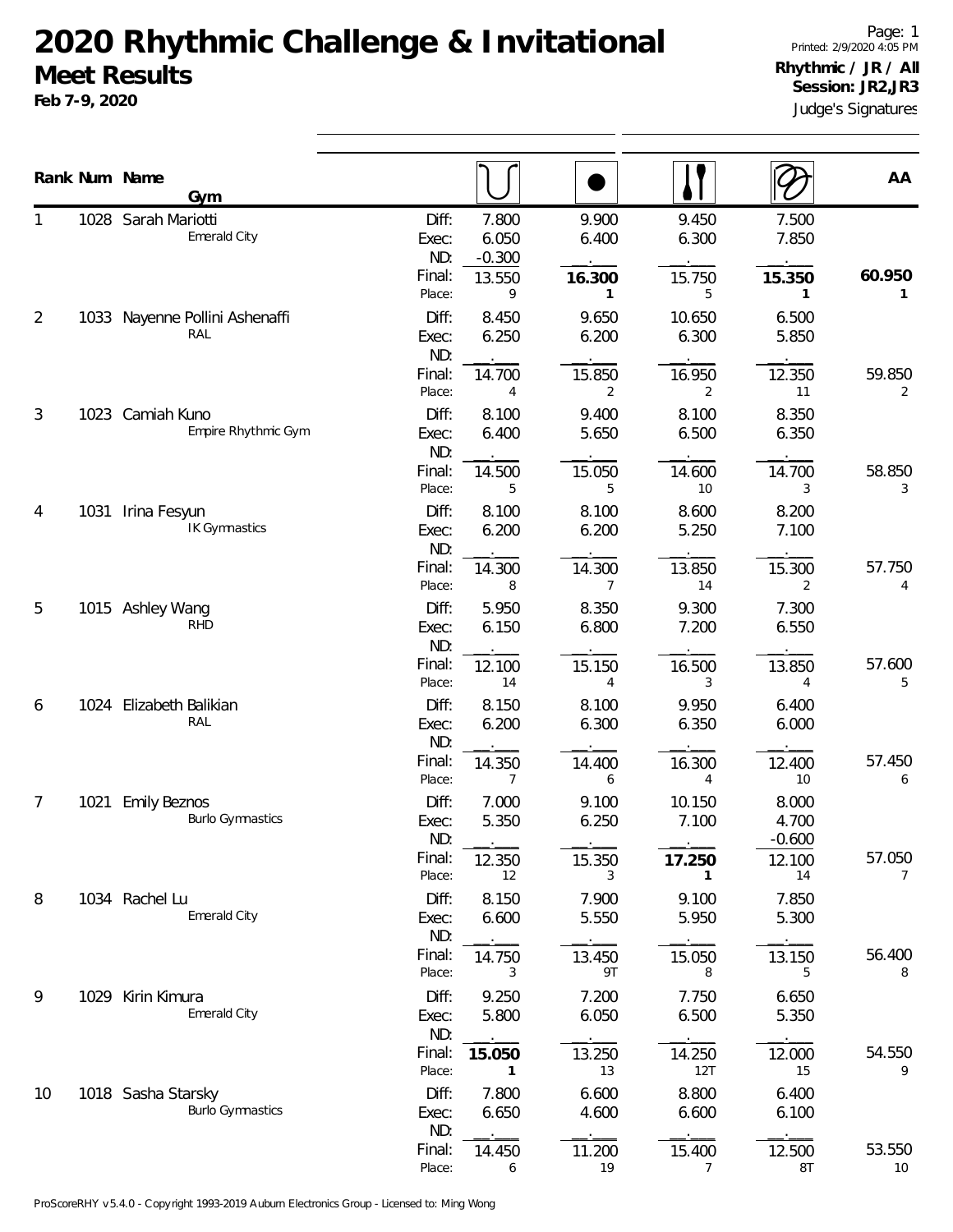## **2020 Rhythmic Challenge & Invitational Meet Results**

**Feb 7-9, 2020**

**Num Name**

11

12

13

14

15

16

17

18

19

20

|      | Num Name<br>Gym                         |                       |                |                            |                |                            | AA           |
|------|-----------------------------------------|-----------------------|----------------|----------------------------|----------------|----------------------------|--------------|
|      | 1019 Simona Maciunas<br>M&N             | Diff:<br>Exec:<br>ND: | 7.050<br>5.750 | 8.300<br>4.550<br>$-0.050$ | 8.050<br>6.300 | 6.650<br>5.850             |              |
|      |                                         | Final:<br>Place:      | 12.800<br>11   | 12.800<br>14               | 14.350<br>11   | 12.500<br>8T               | 52.450<br>11 |
|      | 1030 Caroline Lupul<br>M&N              | Diff:<br>Exec:<br>ND: | 8.450<br>6.450 | 7.300<br>4.000             | 7.800<br>5.650 | 6.400<br>5.150             |              |
|      |                                         | Final:<br>Place:      | 14.900<br>2    | 11.300<br>18               | 13.450<br>15   | 11.550<br>16               | 51.200<br>12 |
|      | 1016 Liza Odikadze<br><b>MGRA</b>       | Diff:<br>Exec:<br>ND: | 6.700<br>4.500 | 7.300<br>4.550             | 9.400<br>5.500 | 7.350<br>5.750<br>$-0.300$ |              |
|      |                                         | Final:<br>Place:      | 11.200<br>18   | 11.850<br>16               | 14.900<br>9    | 12.800<br>7                | 50.750<br>13 |
|      | 1022 Ava Khlopin<br>Isadora             | Diff:<br>Exec:<br>ND: | 6.450<br>4.800 | 6.850<br>4.600             | 9.500<br>6.000 | 7.750<br>4.550             |              |
|      |                                         | Final:<br>Place:      | 11.250<br>16T  | 11.450<br>17               | 15.500<br>6    | 12.300<br>12               | 50.500<br>14 |
|      | 1032 Alexandra Bryukhova<br>M&N         | Diff:<br>Exec:<br>ND: | 6.550<br>4.450 | 7.950<br>5.800             | 6.850<br>5.900 | 7.250<br>5.600             |              |
|      |                                         | Final:<br>Place:      | 11.000<br>19   | 13.750<br>8                | 12.750<br>17   | 12.850<br>6                | 50.350<br>15 |
| 1020 | Mia Bukatar<br>Empire Rhythmic Gym      | Diff:<br>Exec:<br>ND: | 7.600<br>5.250 | 8.900<br>4.550             | 7.700<br>3.700 | 8.000<br>4.150             |              |
|      |                                         | Final:<br>Place:      | 12.850<br>10   | 13.450<br>9T               | 11.400<br>19   | 12.150<br>13               | 49.850<br>16 |
|      | 1012 Jacqueline Karlov<br>Isadora       | Diff:<br>Exec:<br>ND: | 6.750<br>3.950 | 7.700<br>5.750             | 8.550<br>5.700 | 5.700<br>4.400             |              |
|      |                                         | Final:<br>Place:      | 10.700<br>20   | 13.450<br>9T               | 14.250<br>12T  | 10.100<br>19               | 48.500<br>17 |
|      | 1026 Lara Krivobokov<br>Philly Rhythmic | Diff:<br>Exec:<br>ND: | 6.700<br>4.750 | 7.250<br>4.650             | 7.950<br>5.400 | 6.250<br>4.800             |              |
|      |                                         | Final:<br>Place:      | 11.450<br>15   | 11.900<br>15               | 13.350<br>16   | 11.050<br>18               | 47.750<br>18 |
|      | 1013 Leah Gressel<br><b>RSGA</b>        | Diff:<br>Exec:<br>ND: | 5.850<br>5.400 | 6.750<br>4.050             | 6.500<br>5.950 | 5.750<br>5.600             |              |
|      |                                         | Final:<br>Place:      | 11.250<br>16T  | 10.800<br>21               | 12.450<br>18   | 11.350<br>17               | 45.850<br>19 |
|      | 1036 Christina Antonyuk<br>Vitrychenko  | Diff:<br>Exec:<br>ND: | 6.700<br>5.500 | 8.850<br>4.600             | 7.550<br>3.650 | 5.350<br>2.400<br>$-0.300$ |              |
|      |                                         | Final:                | 12.200         | 13.450                     | 11.200         | 7.450                      | 44.300       |

Place: 13 9T 20 21 20